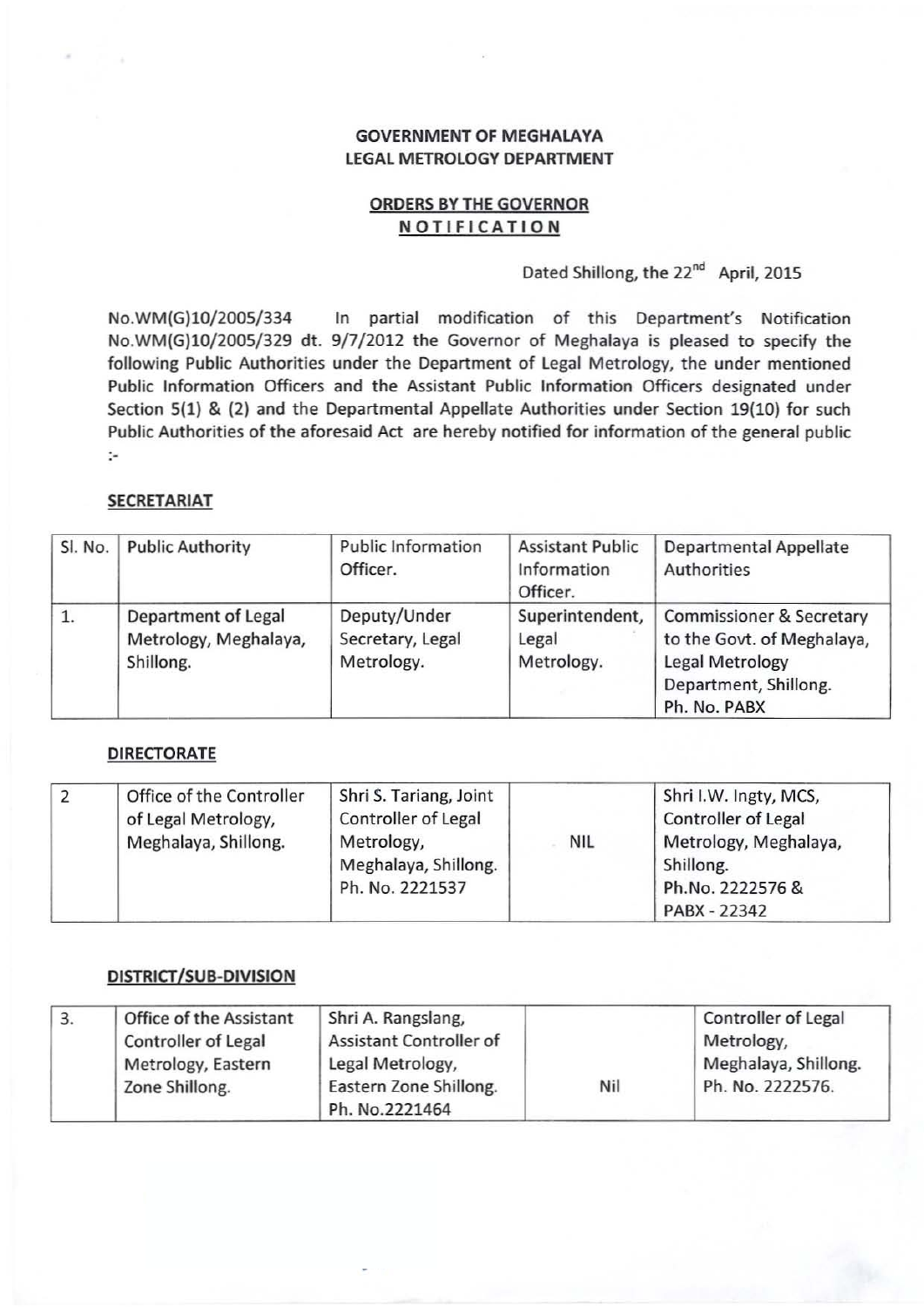| 4.  | Office of the Assistant<br>Controller of Legal<br>Metrology, Western<br>Zone, Tura.              | Shri B. Nongbri,<br>Assistant Controller of<br>Legal Metrology,<br>Western Zone Tura.<br>Ph. No. 233022.                                                                                     | Do -                                                                                                          | Do -        |
|-----|--------------------------------------------------------------------------------------------------|----------------------------------------------------------------------------------------------------------------------------------------------------------------------------------------------|---------------------------------------------------------------------------------------------------------------|-------------|
| 5.  | Office of the Inspector<br>of Legal Metrology, East<br>Khasi Hills, Shillong.                    | Shri A. Rangslang,<br>Assistant Controller of<br>Legal Metrology,<br>Eastern Zone Shillong,<br>In-charge of the office<br>of the Inspector of Legal<br>Metrology,<br>Shillong.Ph.No.2504084. | Do-                                                                                                           | Do -        |
| 6.  | Office of the Inspector<br>of Legal Metrology, Ri-<br>Bhoi District, Nongpoh.                    | Shri I. Dkhar, Inspector<br>of Legal Metrology, Ri-<br>Bhoi District, Nongpoh.<br>Ph. No. 291030.                                                                                            | Do -                                                                                                          | $\sim$ Do - |
| 7.  | Office of the Inspector<br>of Legal Metrology,<br>Nongstoin, West Khasi<br>Hills District.       | Shri M.P. Jala, Inspector<br>of Legal Metrology,<br>Nongstoin, West Khasi<br>Hills District.                                                                                                 | Do -                                                                                                          | $Do -$      |
| 8.  | Office of the Inspector<br>of Legal Metrology,<br>Mawkyrwat, South<br>West Khasi Hills District. | Shri M.P. Jala, Inspector<br>of Legal Metrology,<br>Mawkyrwat, South<br>West Khasi Hills District.                                                                                           | Do -                                                                                                          | Do -        |
| 9.  | Office of the Inspector<br>of Legal Metrology,<br>Sohra, East Khasi Hills<br>District.           |                                                                                                                                                                                              | Shri K.Shabong,<br>Inspector of Legal<br>Metrology, Sohra,<br>Sub-Division, East<br>Khasi Hills,<br>District. | Do -        |
| 10. | Office of the Inspector<br>of Legal Metrology,<br>Williamnagar, East Garo<br>Hills District.     | Shri S.T. Sangma,<br>Inspector of Legal<br>Metrology,<br>Williamnagar, East Garo<br>Hills District.                                                                                          |                                                                                                               | Do -        |
| 11. | Office of the Inspector<br>of Legal Metrology,<br>Resubelpara, North<br>Garo Hills District.     | Shri S.T. Sangma,<br>Inspector of Legal<br>Metrology,<br>Resubelpara, North<br>Garo Hills District.                                                                                          |                                                                                                               | Do -        |

 $\label{eq:2.1} \frac{d\mathbf{r}}{d\mathbf{r}} = \frac{d\mathbf{r}}{d\mathbf{r}}\left(\mathbf{r}^{\prime}\right)^{2} \mathbf{r}^{\prime}$